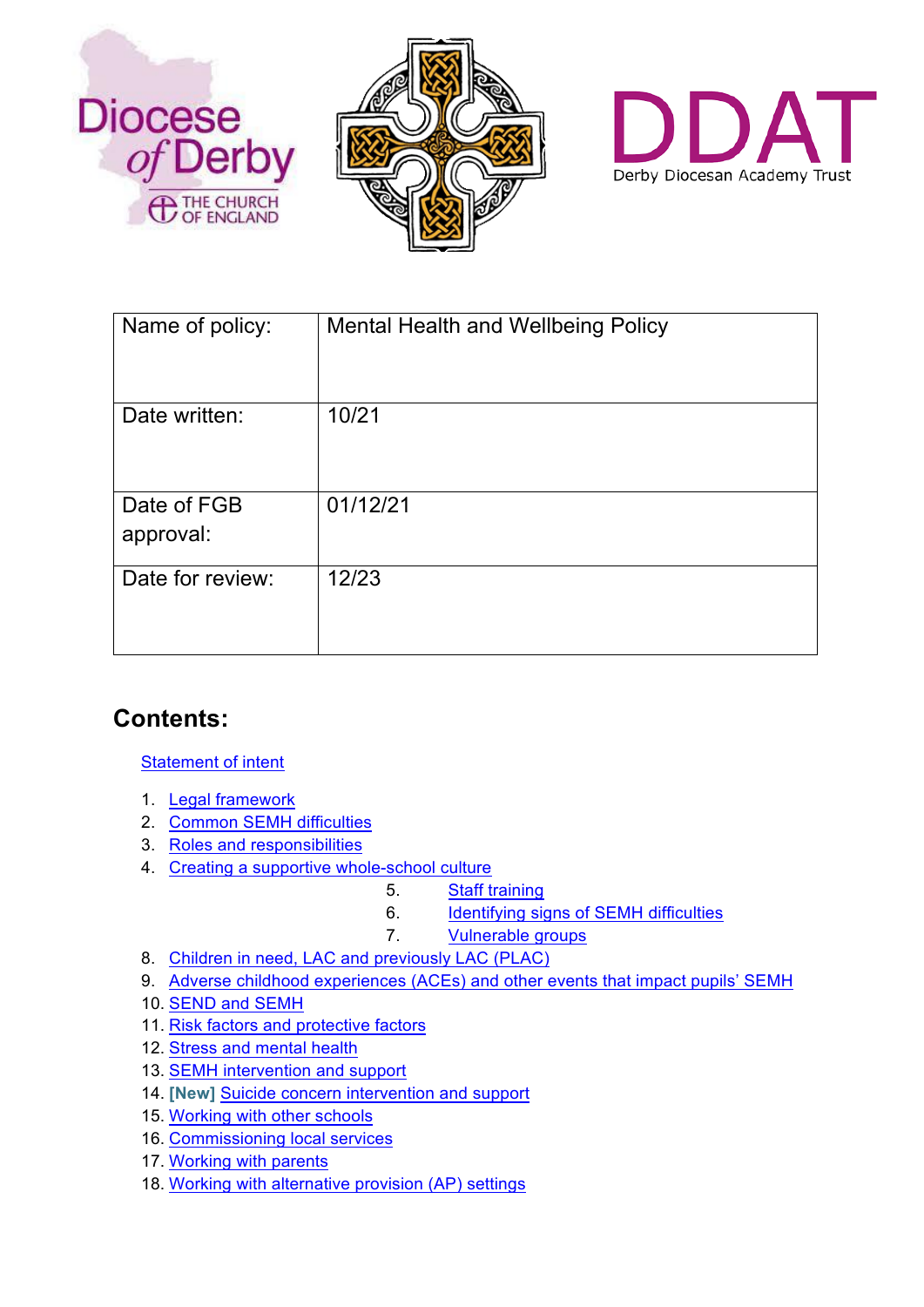





- 19. Administering and the state of the medication medication 20. Behaviour and exclusions
- 21. Monitoring and review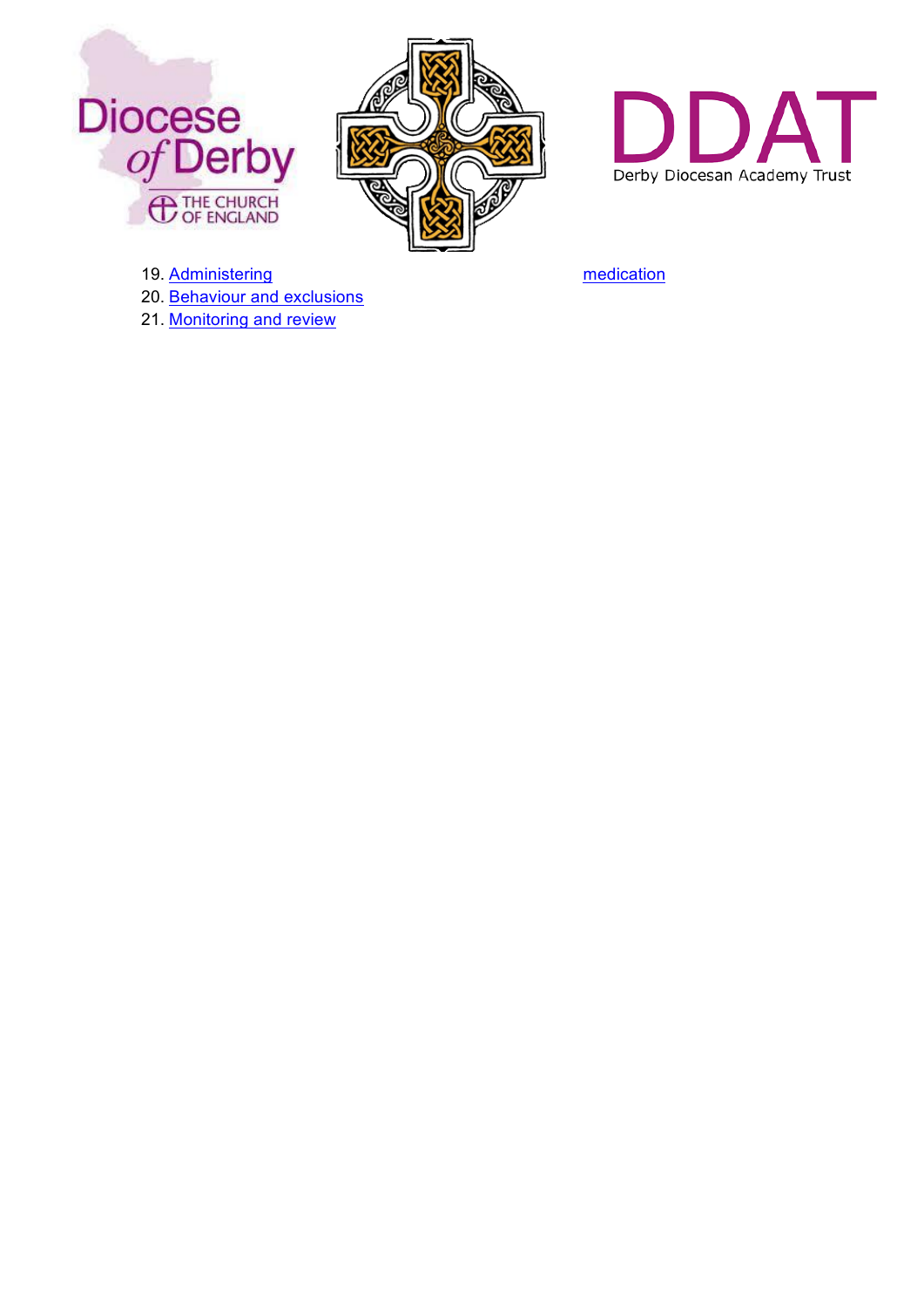





**Statement** of intent

# *Giving every child a voice to succeed and make a positive difference*

This policy outlines the framework for St Werburgh's Primary School to meet its duty in providing and ensuring a high quality of education to all of its pupils, including pupils with social, emotional and mental health (SEMH) difficulties, and to do everything it can to meet the needs of pupils with SEMH difficulties.

Through the successful implementation of this policy, we aim to:

- Promote a positive outlook for all pupils to promote Mental Health and Wellbeing.
- Eliminate prejudice towards pupils with SEMH difficulties.
- Promote equal opportunities for pupils with SEMH difficulties.
- Ensure all pupils with SEMH difficulties are identified and appropriately supported minimising the risk of SEMH difficulties escalating into physical harm.

We will work with the LA with regards to the following:

- The involvement of pupils and their parents in decision-making
- The early identification of pupils' needs
- Collaboration between education, health and social care services to provide support when required
- Greater choice and control for pupils and their parents over their support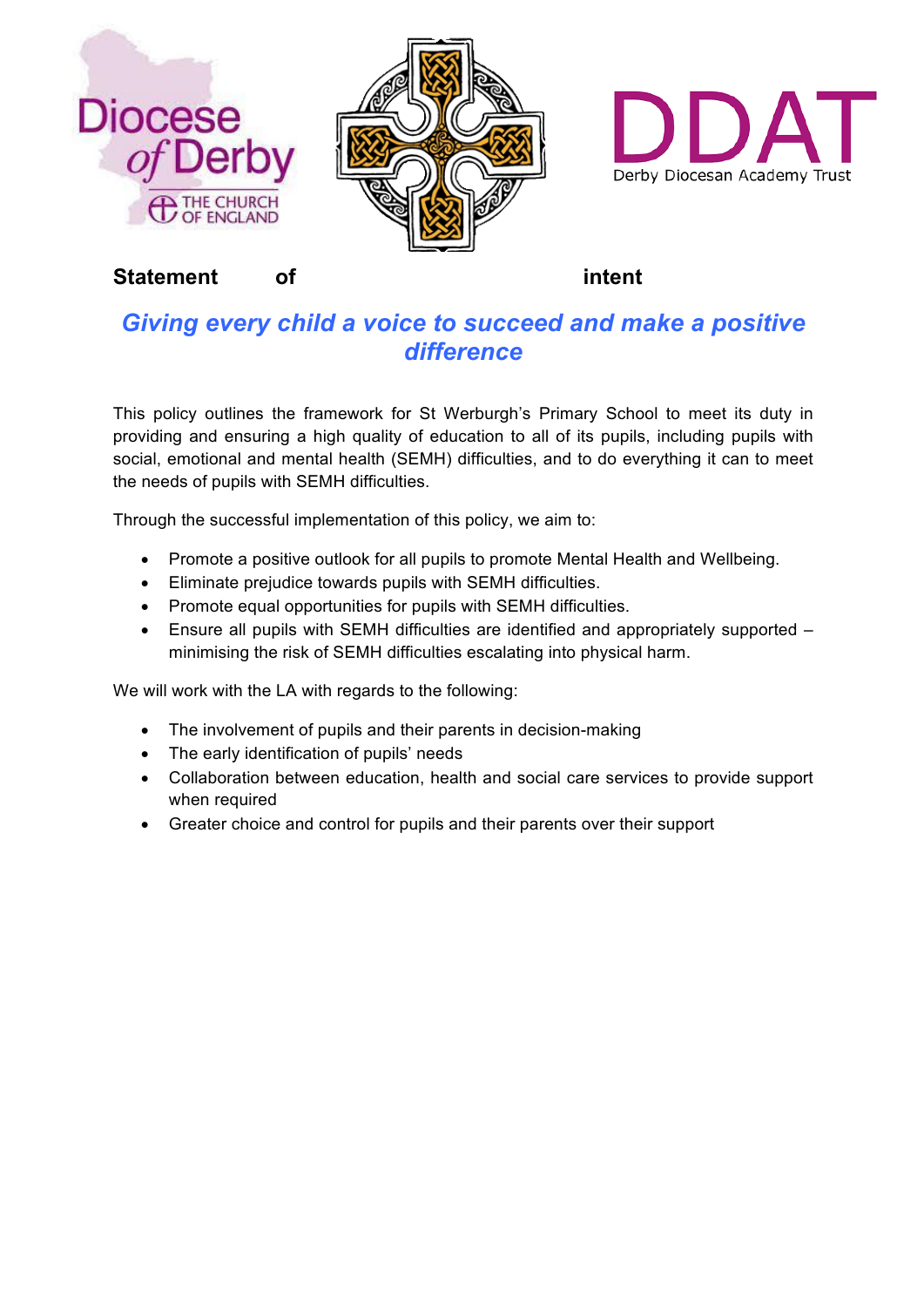





## **1. Legal framework**

- 1.1. This policy has due regard to all relevant legislation and statutory guidance including, but not limited to, the following:
	- Children and Families Act 2014
	- Health and Social Care Act 2012
	- Equality Act 2010
	- Education Act 2002
	- Mental Capacity Act 2005
	- Children Act 1989
- 1.2. This policy has been created with regard to the following DfE guidance:
	- DfE (2018) 'Mental health and behaviour in schools'
	- DfE (2016) 'Counselling in schools: a blueprint for the future'
	- DfE (2015) 'Special educational needs and disabilities code of practice: 0 to 25'
- 1.3. This policy also has due regard to the school's policies including, but not limited to, the following:
	- Child Protection and Safeguarding Policy
	- SEND Policy
	- Behavioural Policy
	- Supporting Pupils with Medical Conditions Policy
	- Staff Code of Conduct
	- Administering Medication Policy
	- Exclusion Policy

## **2. Common SEMH difficulties**

- 2.1. **Anxiety:** Anxiety refers to feeling fearful or panicked, breathless, tense, fidgety, sick, irritable, tearful or having difficulty sleeping. Anxiety can significantly affect a pupil's ability to develop, learn and sustain and maintain friendships. Specialists reference the following diagnostic categories:
	- **Generalised anxiety disorder:** This is a long-term condition which causes people to feel anxious about a wide range of situations and issues, rather than one specific event.
	- **Panic disorder:** This is a condition in which people have recurring and regular panic attacks, often for no obvious reason.
	- **Obsessive-compulsive disorder (OCD):** This is a mental health condition where a person has obsessive thoughts (unwanted, unpleasant thoughts, images or urges that repeatedly enter their mind, causing them anxiety) and compulsions (repetitive behaviour or mental acts that they feel they must carry out to try to prevent an obsession coming true).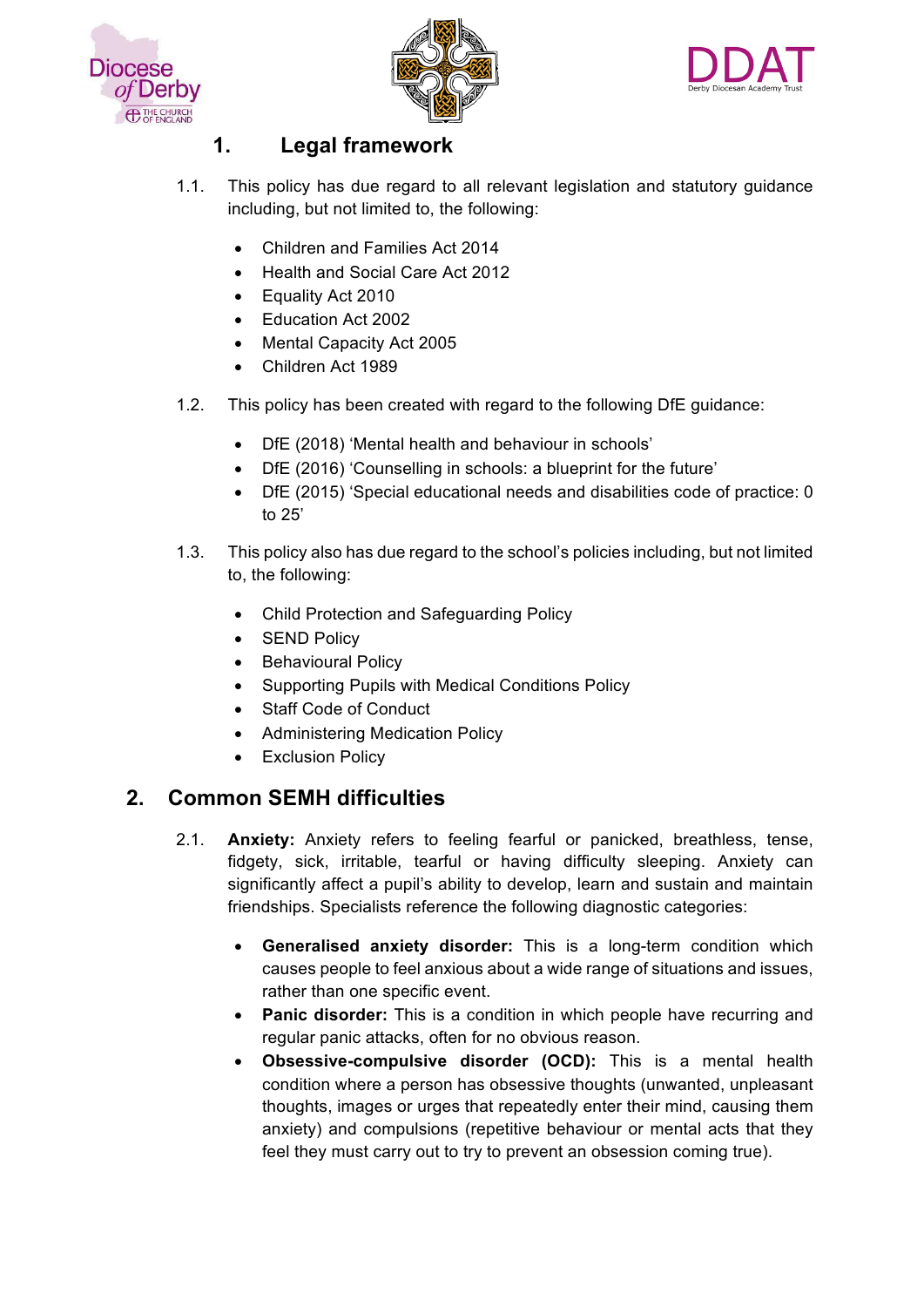- **Specific phobias:** This is the excessive fear of an object or a situation, to the extent that it causes an anxious response such as a panic attack (e.g. school phobia).
- **Separation anxiety disorder:** This disorder involves worrying about being away from home, or about being far away from parents, at a level that is much more severe than normal for a pupil's age.
- **Social phobia:** This is an intense fear of social or performance situations.
- **Agoraphobia:** This refers to a fear of being in situations where escape might be difficult or help would be unavailable if things go wrong.
- 2.2. **Depression:** Depression refers to feeling excessively low or sad. Depression can significantly affect a pupil's ability to develop, learn or maintain and sustain friendships. Depression can often lead to other issues such as behavioural problems. Generally, a diagnosis of depression will refer to one of the following:
	- **Major depressive disorder (MDD):** A pupil with MDD will show several depressive symptoms to the extent that they impair work, social or personal functioning.
	- **Dysthymic disorder:** This is less severe than MDD and characterised by a pupil experiencing a daily depressed mood for at least two years.
- 2.3. **Hyperkinetic disorders:** Hyperkinetic disorders refer to a pupil who is excessively easily distracted, impulsive or inattentive. If a pupil is diagnosed with a hyperkinetic disorder, it will be one of the following:
	- **Attention deficit hyperactivity disorder (ADHD):** This has three characteristic types of behaviour: inattention, hyperactivity and impulsivity. While some children show the signs of all three characteristics, which is called 'combined type ADHD', other children diagnosed show signs of only inattention, hyperactivity or impulsiveness.
	- **Hyperkinetic disorder:** This is a more restrictive diagnosis but is broadly similar to severe combined type ADHD, in that signs of inattention, hyperactivity and impulsiveness must all be present. The core symptoms must also have been present from before the age of seven, and must be evident in two or more settings, e.g. at school and home.
- 2.4. **Attachment disorders:** Attachment disorders refer to the excessive distress experienced when a child is separated from a special person in their life, like a parent. Pupils suffering from attachment disorders can struggle to make secure attachments with peers. Researchers generally agree that there are four main factors that influence attachment disorders, these are:
	- Opportunity to establish a close relationship with a primary caregiver.
	- The quality of caregiving.
	- The child's characteristics.
	- Family context.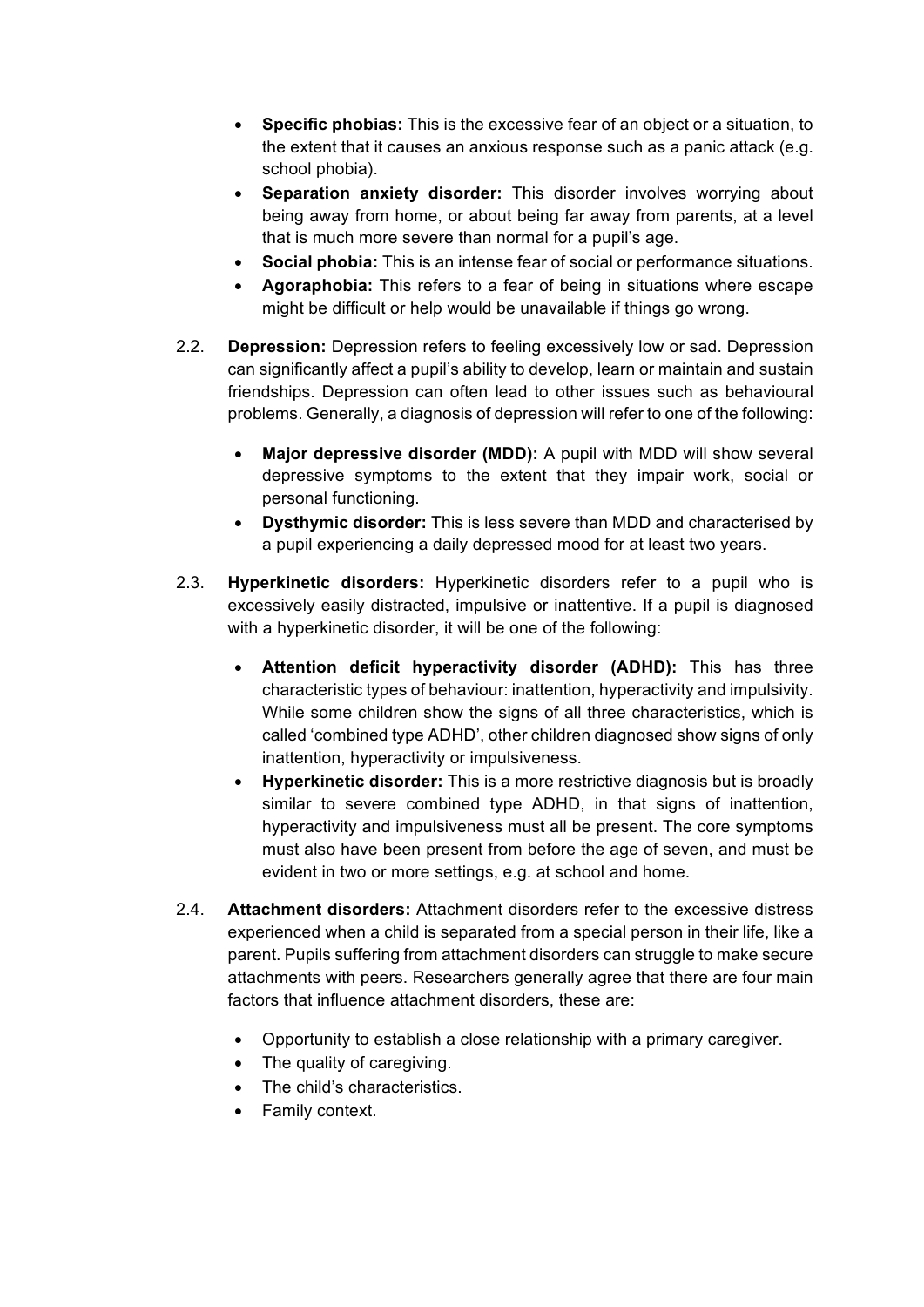- 2.5. **Eating disorders:** Eating disorders are serious mental illnesses which affect an individual's relationship with food. Eating disorders often emerge when worries about weight begin to dominate a person's life.
- 2.6. **Substance misuse:** Substance misuse is the use of harmful substances, e.g. drugs and alcohol.
- 2.7. **Deliberate self-harm:** Deliberate self-harm is a person intentionally inflicting physical pain upon themselves.
- 2.8. **Post-traumatic stress:** Post-traumatic stress is recurring trauma due to experiencing or witnessing something deeply shocking or disturbing. If symptoms persist, a person can develop post-traumatic stress disorder.

## **3. Roles and responsibilities**

- 3.1. The school's leadership as a whole is responsible for:
	- **Preventing mental health and wellbeing difficulties:** By creating a safe and calm environment, where mental health problems are less likely to occur, the leadership can improve the mental health and wellbeing of the school community and instil resilience in pupils. A preventative approach includes teaching pupils about mental wellbeing through the curriculum and reinforcing these messages in our activities and ethos.
	- **Identifying mental health and wellbeing difficulties:** By equipping staff with the knowledge required, early and accurate identification of emerging problems is enabled.
	- **Providing early support for pupils experiencing mental health and wellbeing difficulties:** By raising awareness and employing efficient referral processes, the school's leadership can help pupils access evidence-based early support and interventions.
	- **Accessing specialist support to assist pupils with mental health and wellbeing difficulties:** By working effectively with external agencies, the school can provide swift access or referrals to specialist support and treatment.
	- **Identifying and supporting pupils with SEND:** As part of this duty, the school's leadership considers how to use some of the SEND resources to provide support for pupils with mental health difficulties that amount to SEND.
	- **Identifying where wellbeing concerns represent safeguarding concerns:** Where mental health and wellbeing concerns could be an indicator of abuse, neglect or exploitation, the school will ensure that appropriate safeguarding referrals are made in line with the Child Protection and Safeguarding Policy.
- 3.2. The governing board is responsible for:
	- Fully engaging pupils with SEMH difficulties and their parents when drawing up policies that affect them.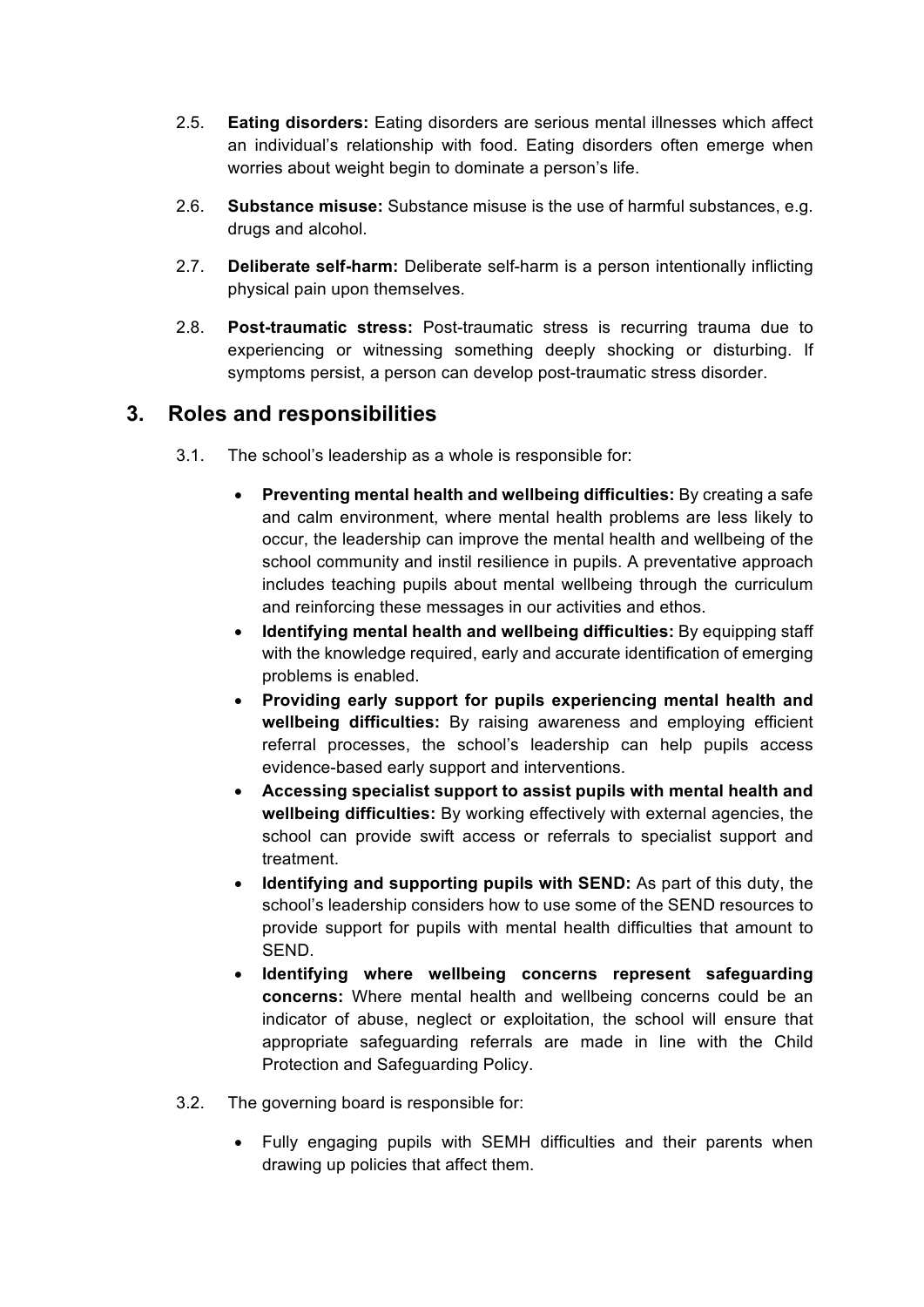- Identifying, assessing and organising provision for all pupils with SEMH difficulties, whether or not they have an EHC plan.
- Endeavouring to secure the special educational provision called for by a pupil's SEMH difficulties.
- Designating an appropriate member of staff to be the SENCO and coordinating provisions for pupils with SEMH difficulties.
- Taking all necessary steps to ensure that pupils with SEMH difficulties are not discriminated against, harassed or victimised.
- Ensuring arrangements are in place to support pupils with SEMH difficulties.
- Appointing an individual governor or sub-committee to oversee the school's arrangements for SEMH.
- 3.3. The headteacher and head of school is responsible for:
	- Ensuring that those teaching or working with pupils with SEMH difficulties are aware of their needs and have arrangements in place to meet them.
	- Ensuring that teachers monitor and review pupils' academic and emotional progress during the course of the academic year.
	- Ensuring that the SENCO has sufficient time and resources to carry out their functions, in a similar way to other important strategic roles within the school.
	- On an annual basis, carefully reviewing the quality of teaching for pupils at risk of underachievement, as a core part of the school's performance management arrangements.
	- Ensuring that staff members understand the strategies used to identify and support pupils with SEMH difficulties.
	- Ensuring that procedures and policies for the day-to-day running of the school do not directly or indirectly discriminate against pupils with SEMH difficulties.
	- Establishing and maintaining a culture of high expectations and including pupils with SEMH difficulties in all opportunities that are available to other pupils.
	- Consulting health and social care professionals, pupils and parents to ensure the needs of pupils with SEMH difficulties are effectively supported.
	- Keeping parents and relevant staff up-to-date with any changes or concerns involving pupils with SEMH difficulties.
	- Ensuring staff members have a good understanding of the mental health support services that are available in their local area, both through the NHS and voluntary sector organisations.
- 3.4. The mental health lead is responsible for:
	- Overseeing the whole-school approach to mental health, including how this is reflected in policies, the curriculum and pastoral support, how staff are supported with their own mental health, and how the school engages pupils and parents with regards to pupils' mental health and awareness.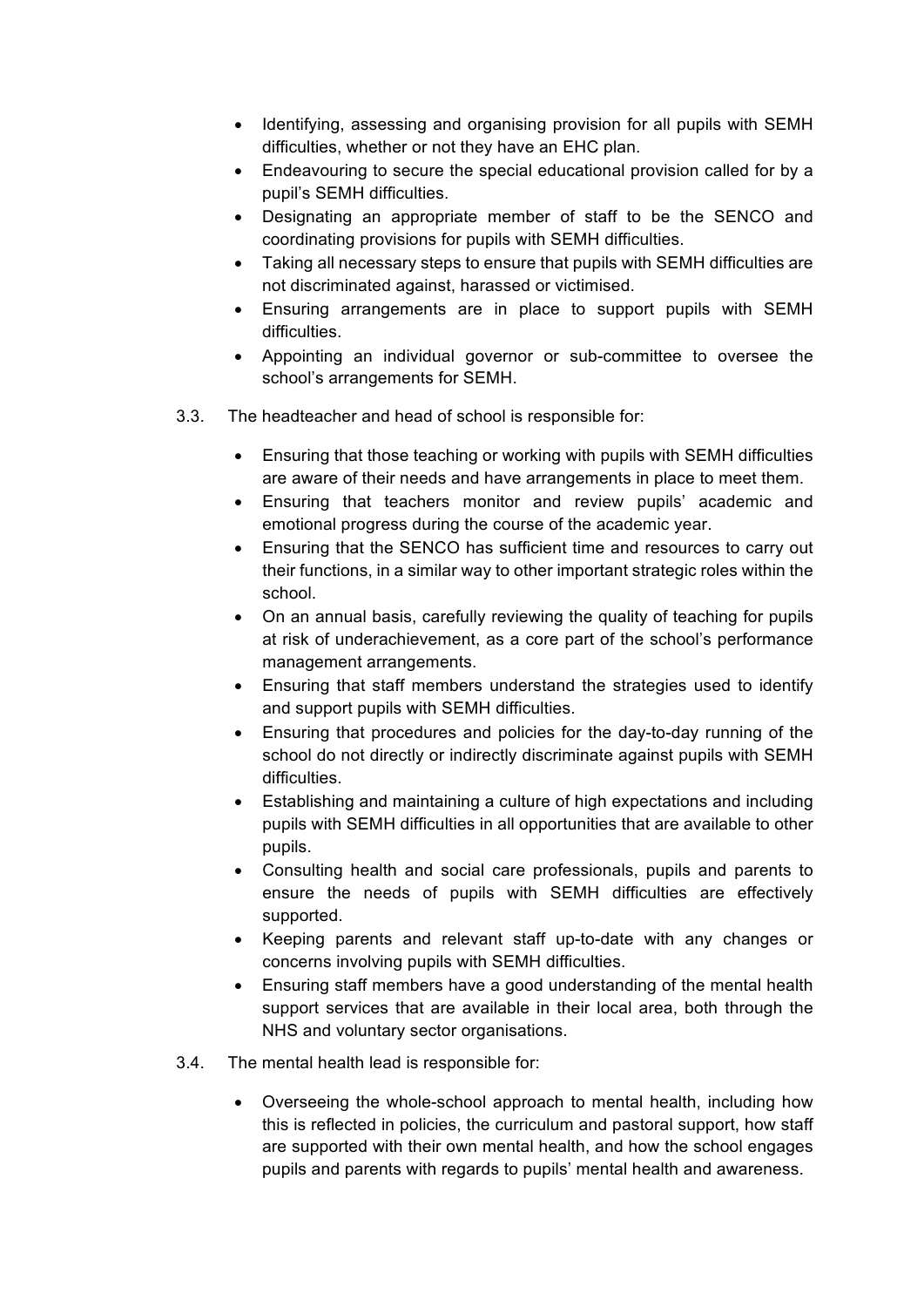- Collaborating with the SENCO, headteacher and governing board, as part of the SLT, to outline and strategically develop SEMH policies and provisions for the school.
- Coordinating with the SENCO and mental health support teams to provide a high standard of care to pupils who have SEMH difficulties.
- Advising on the deployment of the school's budget and other resources in order to effectively meet the needs of pupils with SEMH difficulties.
- Being a key point of contact with external agencies, especially the mental health support services, the LA, LA support services and mental health support teams.
- Providing professional guidance to colleagues about mental health and working closely with staff members, parents and other agencies, including SEMH charities.
- Referring pupils with SEMH difficulties to external services, e.g. specialist children and young people's mental health services (CYPMHS), to receive additional support where required.
- Overseeing the outcomes of interventions on pupils' education and wellbeing.
- Liaising with parents of pupils with SEMH difficulties, where appropriate.
- Liaising with other schools, educational psychologists, health and social care professionals, and independent or voluntary bodies.
- Liaising with the potential future providers of education, such as secondary school teachers, to ensure that pupils and their parents are informed about options and a smooth transition is planned.
- Leading mental health CPD.
- 3.5. The SENCO is responsible for:
	- Collaborating with the governing board, headteacher and the mental health lead, as part of the SLT, to determine the strategic development of SEMH policies and provisions in the school.
	- Undertaking day-to-day responsibilities for the successful operation of the SEMH Policy.
	- Supporting the subject teachers in the further assessment of a pupil's particular strengths and areas for improvement, and advising on the effective implementation of support.
- 3.6. Teaching staff are responsible for:
	- Being aware of the signs of SEMH difficulties.
	- Planning and reviewing support for their pupils with SEMH difficulties in collaboration with parents, the SENCO and, where appropriate, the pupils themselves.
	- Setting high expectations for every pupil and aiming to teach them the full curriculum, whatever their prior attainment.
	- Planning lessons to address potential areas of difficulty to ensure that there are no barriers to every pupil achieving their full potential, and that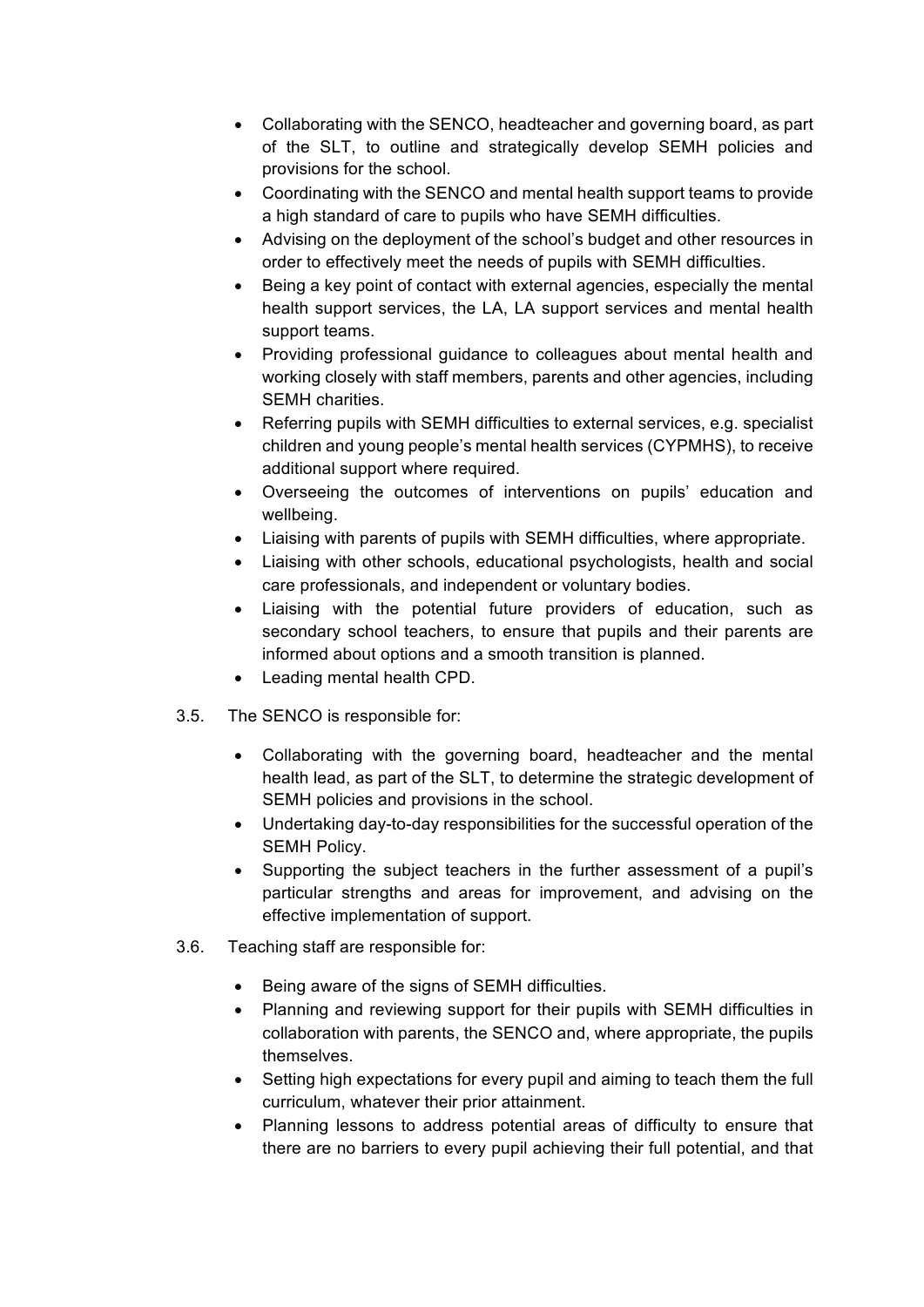every pupil with SEMH difficulties will be able to study the full national curriculum.

- Being responsible and accountable for the progress and development of the pupils in their class.
- Being aware of the needs, outcomes sought and support provided to any pupils with SEMH difficulties.
- Keeping the relevant figures of authority up-to-date with any changes in behaviour, academic developments and causes of concern. The relevant figures of authority include: SENCO, Head of School and Head Teacher.
- 3.7. The school works in collaboration with mental health support workers who are trained professionals who act as a bridge between schools and mental health agencies.

## **4. Creating a supportive whole-school culture**

- 4.1. Senior leaders will clearly communicate their vision for good mental health and wellbeing with the whole school community.
- 4.2. The school utilises various strategies to support pupils who are experiencing high levels of psychological stress, or who are at risk of developing SEMH problems, including:
	- Teaching about mental health and wellbeing through curriculum subjects such as:
		- PSHE
		- RSE
	- Counselling
	- Positive classroom management
	- Developing pupils' social skills
	- Working with parents
	- Peer support
- 4.3. The school's Behaviour Policy includes measures to prevent and tackle bullying, and contains an individualised, graduated response when behaviour may be the result of mental health needs or other vulnerabilities.
- 4.4. The SLT ensures that there are clear policies and processes in place to reduce stigma and make pupils feel comfortable enough to discuss mental health concerns.
- 4.5. Pupils know where to go for further information and support should they wish to talk about their mental health needs or concerns over a peer's or family member's mental health or wellbeing.

## **5. Staff training**

5.1. The SLT ensures that all teachers have a clear understanding of the needs of all pupils, including those with SEMH needs.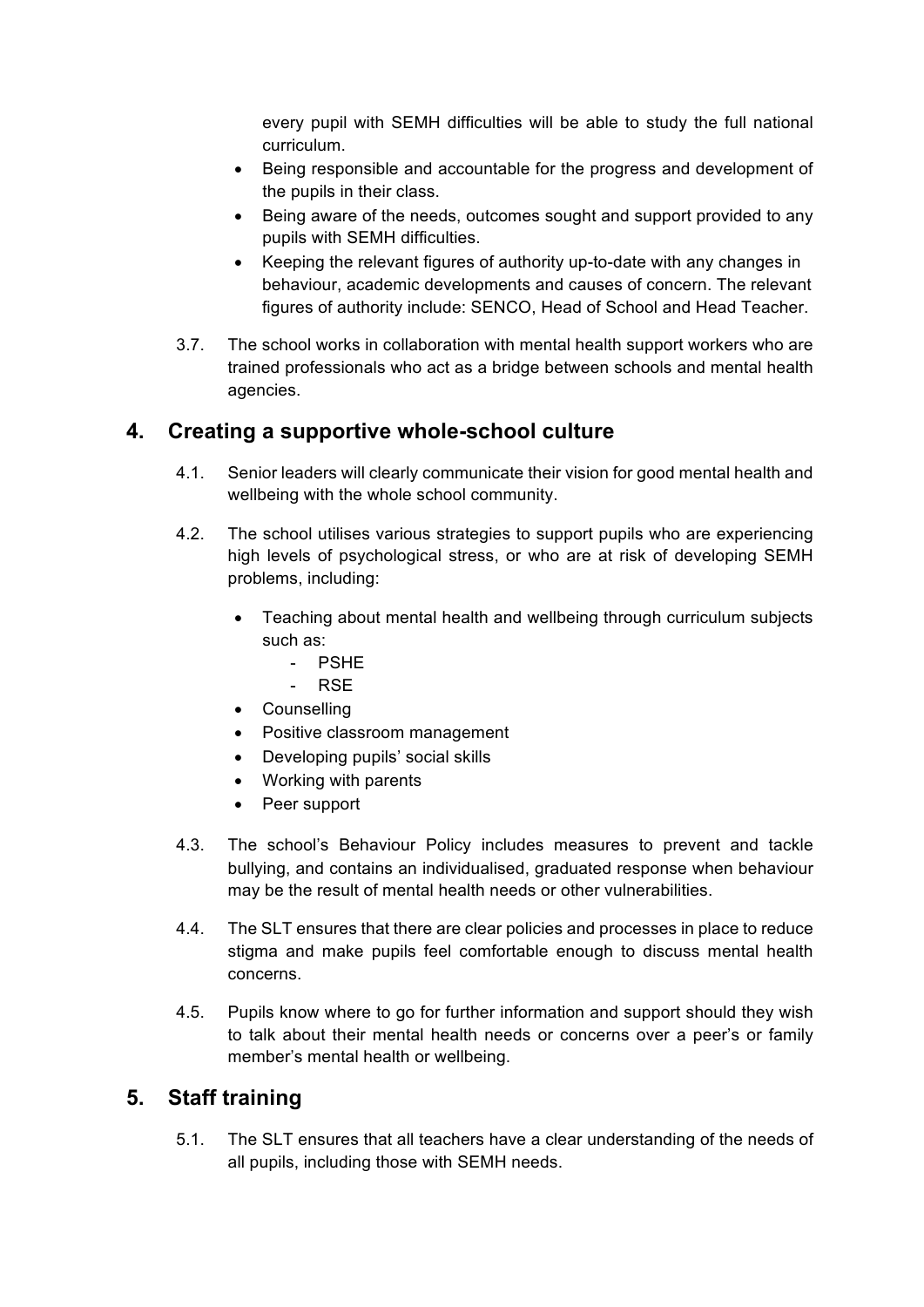- 5.2. The SLT promotes CPD to ensure that staff can recognise common symptoms of mental health problems, understand what represents a concern, and know what to do if they believe they have spotted a developing problem.
- 5.3. Clear processes are in place to help staff who identify SEMH problems in pupils escalate issues through clear referral and accountability systems.
- 5.4. Staff receive training to ensure they:
	- Can recognise common suicide risk factors and warning signs.
	- Understand what to do if they have concerns about a pupil demonstrating suicidal behaviour.
	- Know what support is available for pupils and how to refer pupils to such support where needed.

## **6. Identifying signs of SEMH difficulties**

- 6.1. The school is committed to identifying pupils with SEMH difficulties at the earliest stage possible.
- 6.2. Staff are trained to know how to identify possible mental health problems and understand what to do if they spot signs of emerging difficulties.
- 6.3. When the school suspects that a pupil is experiencing mental health difficulties, the following graduated response is employed:
	- An assessment is undertaken to establish a clear analysis of the pupil's needs
	- A plan is set out to determine how the pupil will be supported
	- Action is taken to provide that support
	- Regular reviews are undertaken to assess the effectiveness of the provision, and changes are made as necessary
- 6.4. A strengths and difficulties questionnaire (SDQ) is utilised when a pupil is suspected of having SEMH difficulties. An SDQ can assist staff members in creating an overview of the pupil's mental health and making a judgement about whether the pupil is likely to be suffering from any SEMH difficulties.
- 6.5. Staff members understand that persistent mental health difficulties can lead to a pupil developing SEND. If this occurs, the SENCO/ mental health lead/ head of school ensures that correct provisions are implemented to provide the best learning conditions for the pupil, such as providing school counselling. Both the pupil and their parents are involved in any decision-making concerning what support the pupil needs.
- 6.6. Where appropriate, the mental health lead asks parents to give consent to their child's GP to share relevant information regarding SEMH with the school.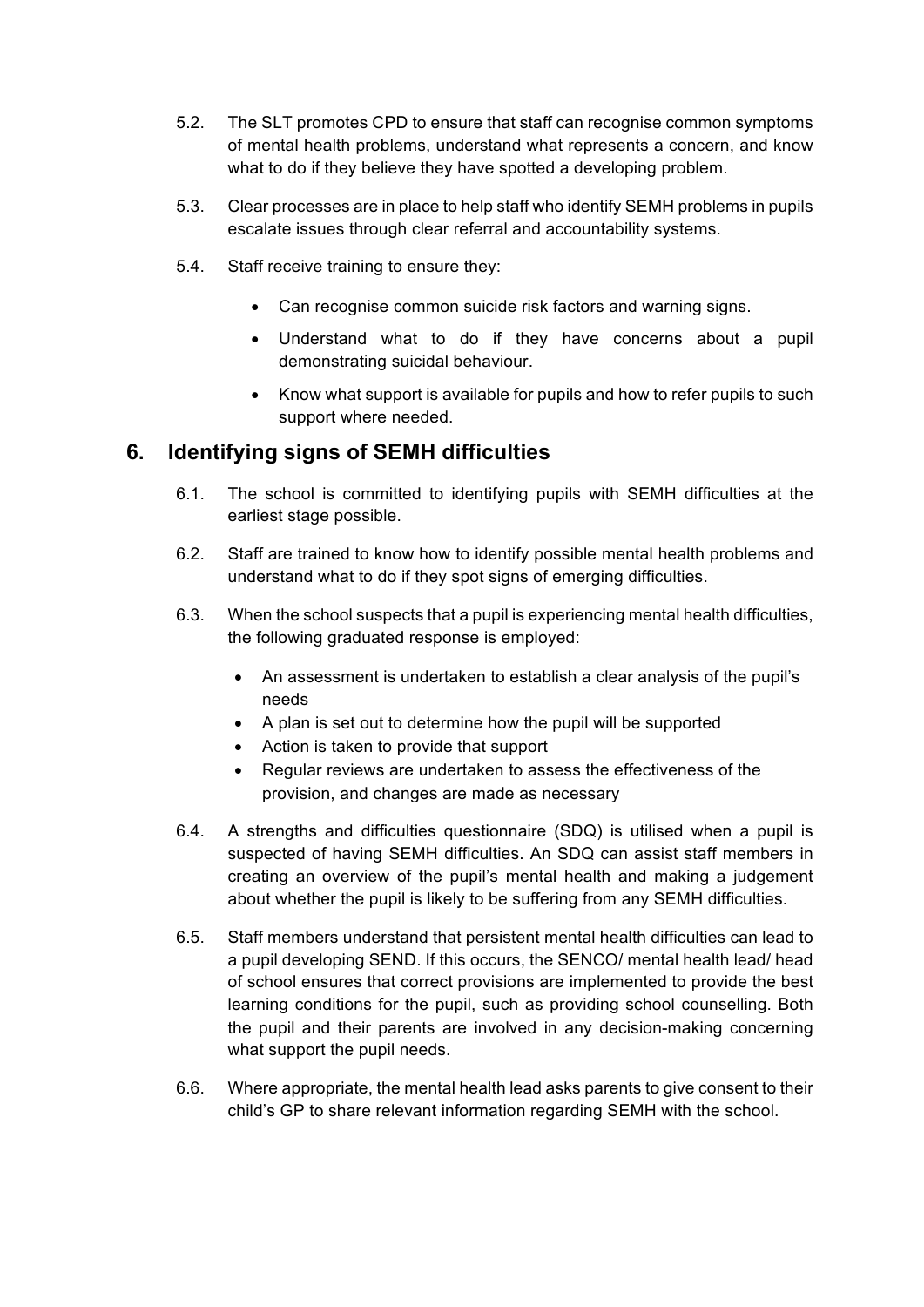- 6.7. Where possible, the school is aware of any support programmes GPs are offering to pupils who are diagnosed with SEMH difficulties, especially when these may impact the pupil's behaviour and attainment at school.
- 6.8. Staff members discuss concerns regarding SEMH difficulties with the parents of pupils who have SEMH difficulties.
- 6.9. Staff members consider all previous assessments and progress over time, and then refer the pupil to the appropriate services.
- 6.10. Staff members take any concerns expressed by parents, other pupils, colleagues and the pupil in question seriously.
- 6.11. The assessment, intervention and support processes available from the LA are in line with the local offer.
- 6.12. All assessments are in line with the provisions outlined in the school's SEND Policy.
- 6.13. Staff members are aware of factors that put pupils at risk of SEMH difficulties, such as low self-esteem, physical illnesses, academic difficulties and family problems.
- 6.14. Staff members are aware that risks are cumulative and that exposure to multiple risk factors can increase the risk of SEMH difficulties.
- 6.15. Staff members promote resilience to help encourage positive SEMH.
- 6.16. Staff members understand that familial loss or separation, significant changes in a pupil's life or traumatic events are likely to cause SEMH difficulties.
- 6.17. Staff members understand what indicators they should be aware of that may point to SEMH difficulties, such as behavioural problems, pupils distancing themselves from other pupils or changes in attitude.
- 6.18. Staff members understand that where SEMH difficulties may lead to a pupil developing SEND, it could result in a pupil requiring an EHC plan.
- 6.19. Poor behaviour is managed in line with the school's Behavioural Policy.
- 6.20. Staff members will observe, identify and monitor the behaviour of pupils potentially displaying signs of SEMH difficulties; however, **only medical professionals** will make a diagnosis of a mental health condition.
- 6.21. Pupils' data is reviewed on a termly basis during pupil progress review meetings by the SLT so that patterns of attainment, attendance or behaviour are noticed and can be acted upon if necessary.
- 6.22. Staff members are mindful that some groups of pupils are more vulnerable to mental health difficulties than others; these include LAC, pupils with SEND and pupils from disadvantaged backgrounds.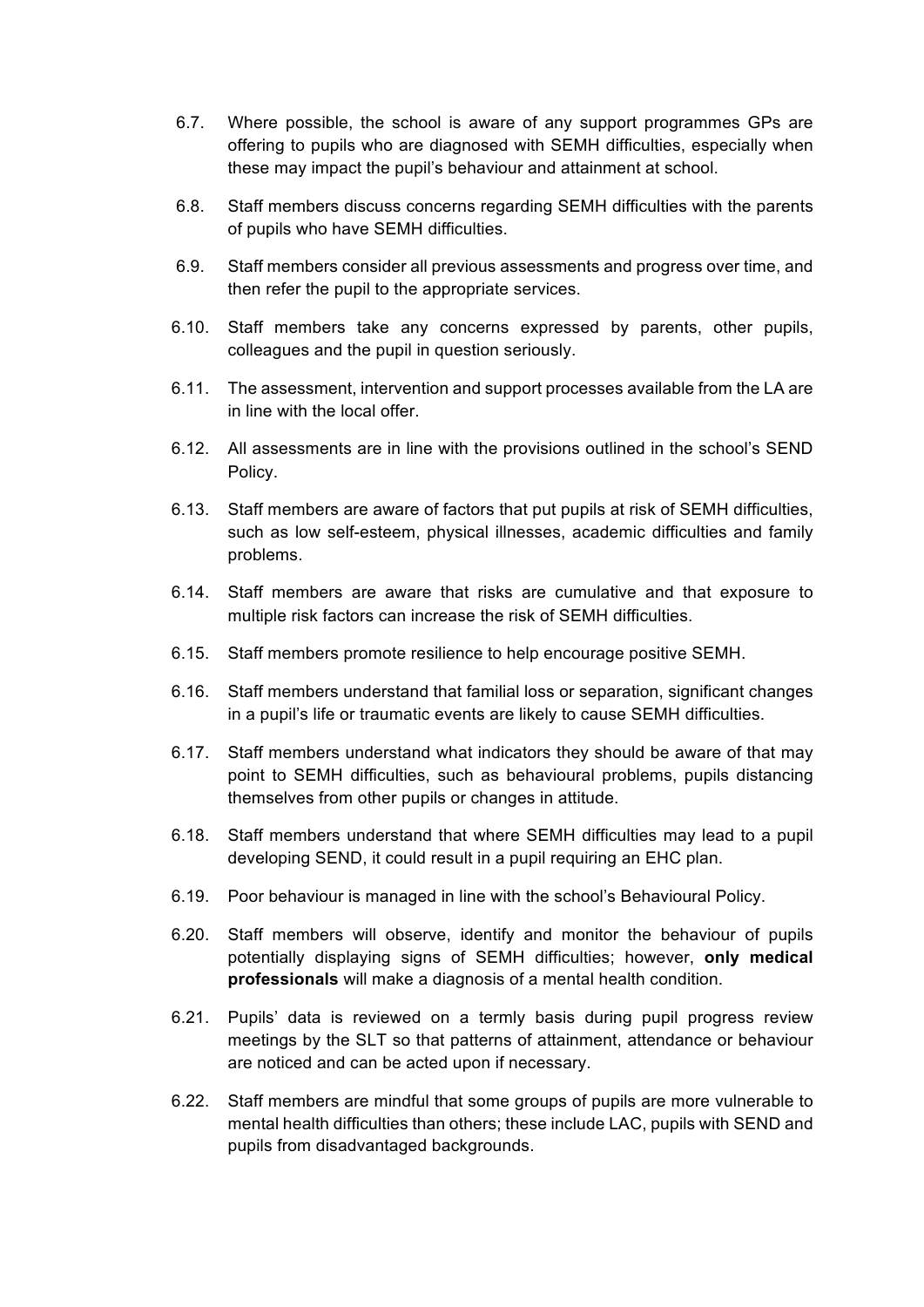- 6.23. Staff members are aware of the signs that may indicate if a pupil is struggling with their SEMH. The signs of SEMH difficulties may include, but are not limited to, the following list:
	- Anxiety
	- Low mood
	- Being withdrawn
	- Avoiding risks
	- Unable to make choices
	- Low self-worth
	- Isolating themselves
	- Refusing to accept praise
	- Failure to engage
	- Poor personal presentation
	- Lethargy/apathy
	- Daydreaming
	- Unable to make and maintain friendships
	- Speech anxiety/reluctance to speak
	- Task avoidance
	- Challenging behaviour
	- Restlessness/over-activity
	- Non-compliance
	- Mood swings
	- Impulsivity
	- Physical aggression
	- Verbal aggression
	- Perceived injustices
	- Disproportionate reactions to situations
	- Difficulties with change/transitions
	- Absconding
	- Eating issues
	- Lack of empathy
	- Lack of personal boundaries
	- Poor awareness of personal space

## **7. Vulnerable groups**

- 7.1. Some pupils are particularly vulnerable to SEMH difficulties. These 'vulnerable groups' are more likely to experience a range of adverse circumstances that increase the risk of mental health problems.
- 7.2. Staff are aware of the increased likelihood of SEMH difficulties in pupils in vulnerable groups and remain vigilant to early signs of difficulties.
- 7.3. Vulnerable groups include the following:
	- Pupils who have experienced abuse, neglect, exploitation or other adverse contextual circumstances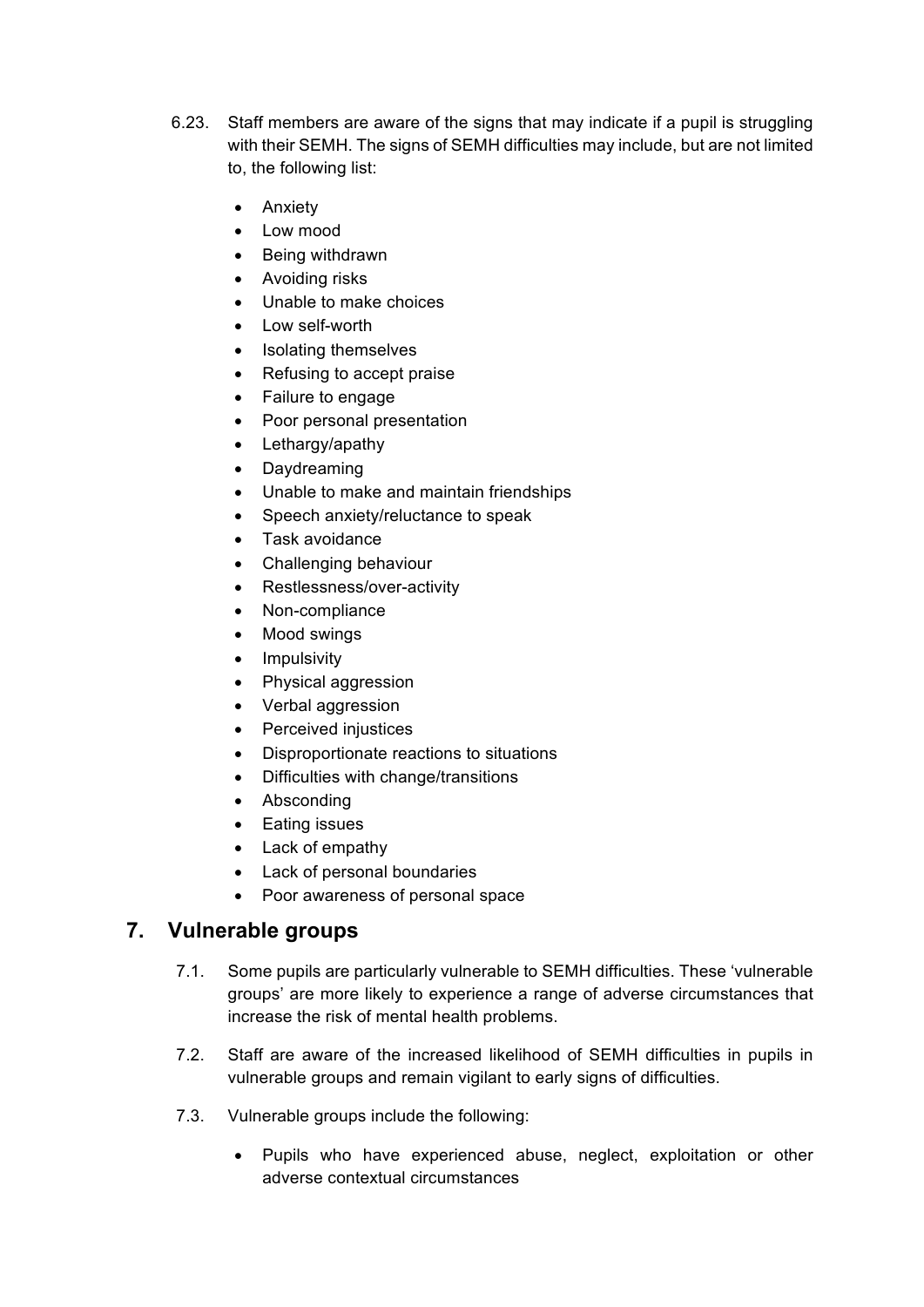- Children in need
- LAC
- Previously LAC (PLAC)
- Socio-economically disadvantaged pupils, including those in receipt of, or previously in receipt of, free school meals and the pupil premium
- 7.4. These circumstances can have a far-reaching impact on behaviour and emotional states. These factors will be considered when discussing the possible exclusion of vulnerable pupils.

## **8. Children in need, LAC and previously LAC (PLAC)**

- 8.1. Children in need, LAC and PLAC are more likely to have SEND and experience mental health difficulties than their peers.
- 8.2. Children in need, LAC and PLAC are more likely to struggle with executive functioning skills, forming trusting relationships, social skills, managing strong feelings, sensory processing difficulties, foetal alcohol syndrome and coping with change.
- 8.3. Children in need may also be living in chaotic circumstances and be suffering, or at risk of, abuse, neglect and exploitation. They are also likely to have less support available outside of school than most pupils.
- 8.4. School staff are aware of how these pupils' experiences and SEND can impact their behaviour and education.
- 8.5. The impact of these pupils' experiences is reflected in the design and application of the school's Behaviour Policy, including through individualised graduated responses.
- 8.6. The school uses multi-agency working as an effective way to inform assessment procedures.
- 8.7. Where a pupil is being supported by LA children's social care services (CSCS), the school works with their allocated social worker to better understand the pupil's wider needs and contextual circumstances. This collaborative working informs assessment of needs and enables prompt responses to safeguarding concerns.
- 8.8. When the school has concerns about a looked-after child's behaviour, the designated teacher and virtual school head (VSH) are informed at the earliest opportunity so they can help to determine the best way to support the pupil.
- 8.9. When the school has concerns about a previously looked-after child's behaviour, the pupil's parents/carers or the designated teacher seeks advice from the VSH to determine the best way to support the pupil.

# **9. Adverse childhood experiences (ACEs) and other events that impact pupils' SEMH**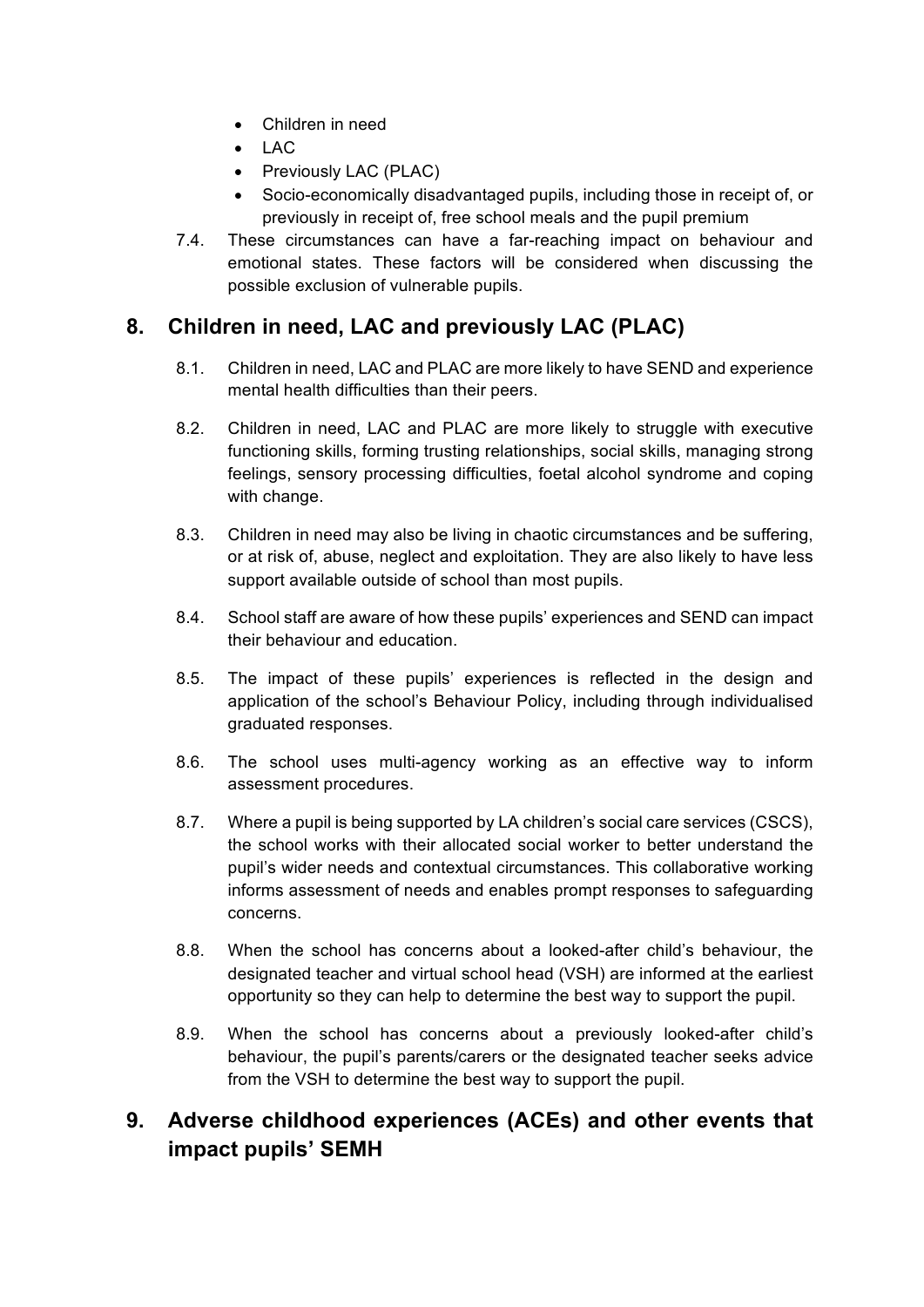- 9.1. The balance between risk and protective factors is disrupted when traumatic events happen in pupils' lives, such as the following:
	- **Loss or separation:** This may include a death in the family, parental separation, divorce, hospitalisation, loss of friendships, family conflict, a family breakdown that displaces the pupil, being taken into care or adopted, or parents being deployed in the armed forces.
	- **Life changes:** This may include the birth of a sibling, moving house, changing schools or transitioning between schools.
	- **Traumatic experiences:** This may include abuse, neglect, domestic violence, bullying, violence, accidents or injuries.
	- **Other traumatic incidents:** This may include natural disasters or terrorist attacks.
- 9.2. Some pupils may be susceptible to such incidents, even if they are not directly affected. For example, pupils with parents in the armed forces may find global disasters or terrorist incidents particularly traumatic.
- 9.3. The school supports pupils when they have been through ACEs, even if they are not presenting any obvious signs of distress – early help is likely to prevent further problems.
- 9.4. Support may come from the school's existing support systems or via specialist staff and support services.

## **10. SEND and SEMH**

- 10.1. The school recognises it is well-placed to identify SEND at an early stage and works with partner agencies to address these needs. The school's full SEND identification and support procedures are available in the SEND Policy.
- 10.2. Where pupils have certain types of SEND, there is an increased likelihood of mental health problems. For example, children with autism or learning difficulties are significantly more likely to experience anxiety.
- 10.3. Early intervention to address the underlying causes of disruptive behaviour includes an assessment of whether appropriate support is in place to address the pupil's SEND.
- 10.4. The headteacher considers the use of a multi-agency assessment for pupils demonstrating persistently disruptive behaviour. These assessments are designed to identify unidentified SEND and mental health problems, and to discover whether there are housing or family problems that may be having an adverse effect on the pupil.
- 10.5. The school recognises that not all pupils with mental health difficulties have SEND.
- 10.6. The graduated response is used to determine the correct level of support to offer (this is used as good practice throughout the school, regardless of whether or not a pupil has SEND).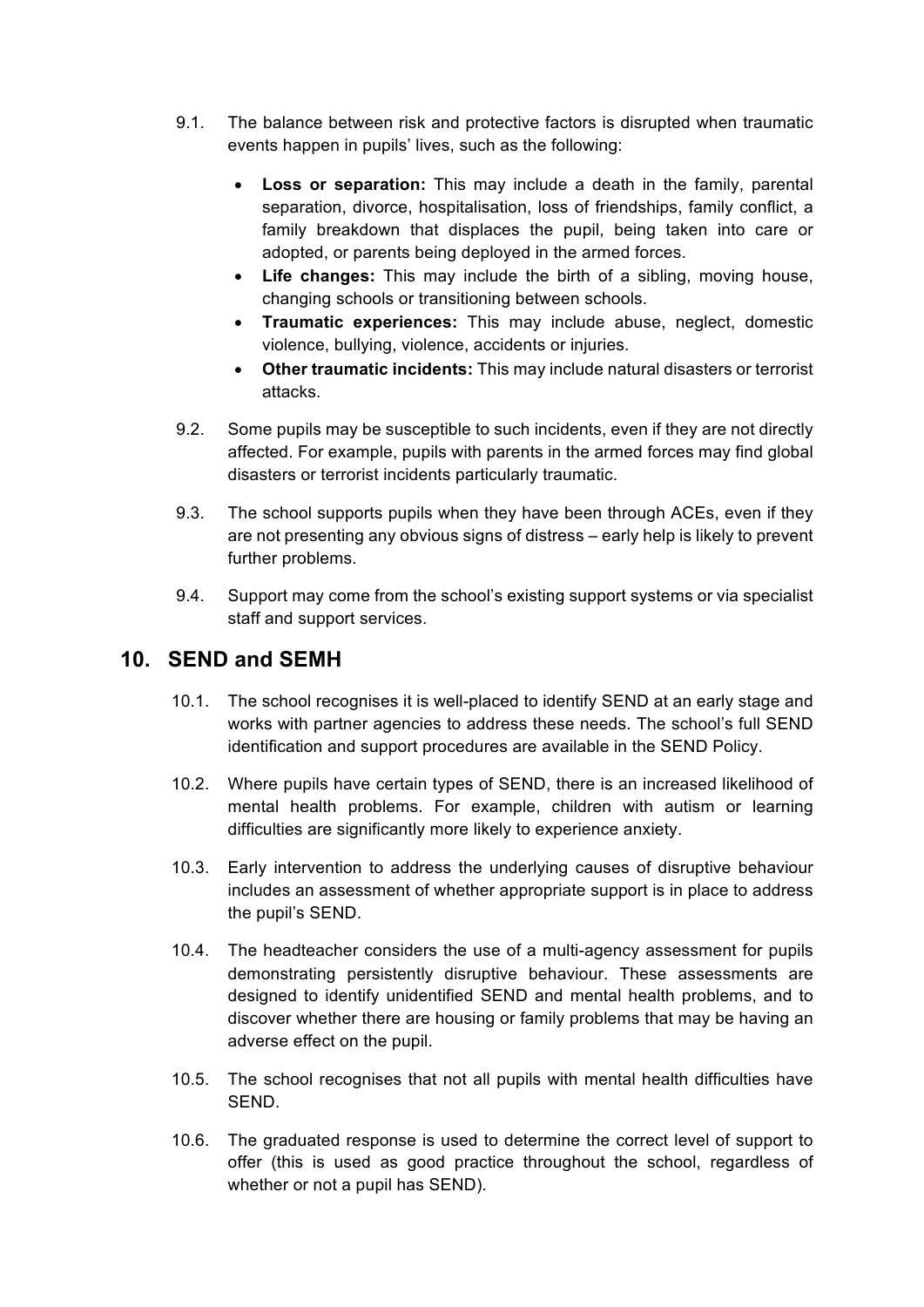- 10.7. All staff understand their responsibilities to pupils with SEND, including pupils with persistent mental health difficulties.
- 10.8. The SENCO ensures that staff understand how the school identifies and meets pupils' needs, provides advice and support as needed, and liaises with external SEND professionals as necessary.

## **11. Risk factors and protective factors**

- 11.1. There are a number of risk factors beyond being part of a vulnerable group that are associated with an increased likelihood of SEMH difficulties, these are known as risk factors. There are also factors associated with a decreased likelihood of SEMH difficulties, these are known as protective factors.
- 11.2. The table below displays common risk factors for SEMH difficulties (as outlined by the DfE) that staff remain vigilant of, and the protective factors that staff look for and notice when missing from a pupil:

|                             | <b>Risk factors</b>                                                                                                                                                                                                                                                                                                                                                                                                                                                                                                                                                                                    | <b>Protective factors</b>                                                                                                                                                                                                                                                                                                                                                                                           |  |
|-----------------------------|--------------------------------------------------------------------------------------------------------------------------------------------------------------------------------------------------------------------------------------------------------------------------------------------------------------------------------------------------------------------------------------------------------------------------------------------------------------------------------------------------------------------------------------------------------------------------------------------------------|---------------------------------------------------------------------------------------------------------------------------------------------------------------------------------------------------------------------------------------------------------------------------------------------------------------------------------------------------------------------------------------------------------------------|--|
| In the<br>pupil             | Genetic influences<br>$\bullet$<br>Low IQ and learning disabilities<br>$\bullet$<br>Specific development delay or<br>$\bullet$<br>neuro-diversity<br><b>Communication difficulties</b><br>$\bullet$<br>Difficult temperament<br>$\bullet$<br><b>Physical illness</b><br>$\bullet$<br>Academic failure<br>$\bullet$<br>Low self-esteem<br>$\bullet$                                                                                                                                                                                                                                                     | Secure attachment experience<br>$\bullet$<br>Outgoing temperament as an infant<br>$\bullet$<br>Good communication skills and sociability<br>$\bullet$<br>Being a planner and having a belief in<br>$\bullet$<br>control<br>Humour<br>$\bullet$<br>A positive attitude<br>$\bullet$<br>Experiences of success and achievement<br>$\bullet$<br>Faith or spirituality<br>$\bullet$<br>Capacity to reflect<br>$\bullet$ |  |
| In the<br>pupil's<br>family | Overt parental conflict including<br>$\bullet$<br>domestic violence<br>Family breakdown (including<br>$\bullet$<br>where children are taken into care<br>or adopted)<br>Inconsistent or unclear discipline<br>$\bullet$<br>Hostile and rejecting relationships<br>$\bullet$<br>Failure to adapt to a child's<br>$\bullet$<br>changing needs<br>Physical, sexual, emotional abuse,<br>$\bullet$<br>or neglect<br>Parental psychiatric illness<br>$\bullet$<br>Parental criminality, alcoholism or<br>$\bullet$<br>personality disorder<br>Death and loss - including loss of<br>$\bullet$<br>friendship | At least one good parent-child relationship<br>$\bullet$<br>(or one supportive adult)<br>Affection<br>$\bullet$<br>Clear, consistent discipline<br>$\bullet$<br>Support for education<br>$\bullet$<br>Supportive long-term relationships or the<br>$\bullet$<br>absence of severe discord                                                                                                                           |  |
| In the<br>school            | Bullying including online (cyber<br>$\bullet$<br>bullying)                                                                                                                                                                                                                                                                                                                                                                                                                                                                                                                                             | Clear policies on behaviour and bullying<br>$\bullet$                                                                                                                                                                                                                                                                                                                                                               |  |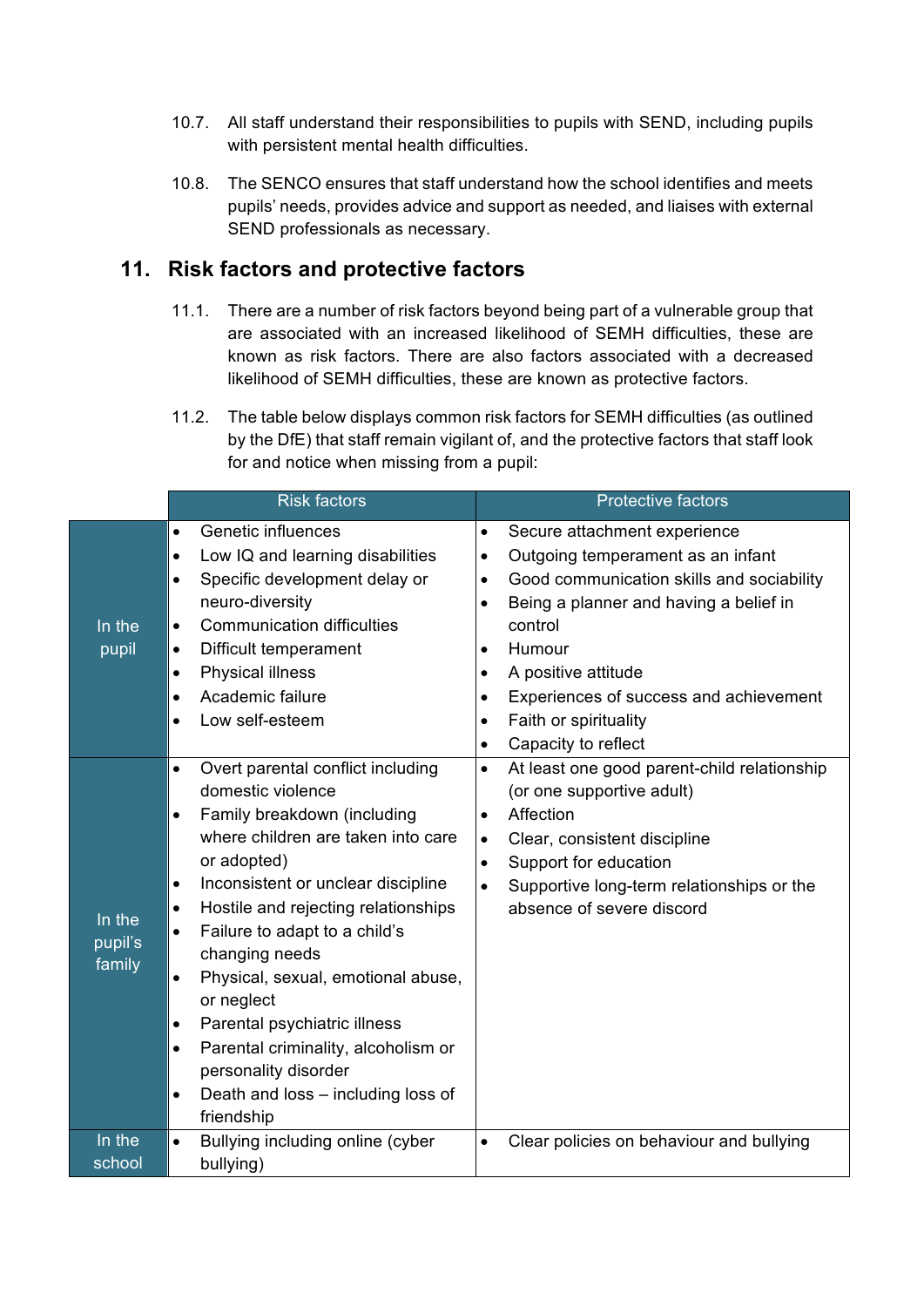|                     | Discrimination<br>$\bullet$<br>Breakdown in or lack of positive<br>$\bullet$<br>friendships<br>Deviant peer influences<br>$\bullet$<br>Peer pressure<br>$\bullet$<br>Peer-on-peer abuse<br>$\bullet$<br>Poor pupil-to-teacher/school staff<br>$\bullet$<br>relationships                                                                                                                                                    | Staff behaviour policy (also known as code<br>$\bullet$<br>of conduct)<br>'Open door' policy for children to raise<br>$\bullet$<br>problems<br>A whole-school approach to promoting<br>$\bullet$<br>good mental health<br>Good pupil-to-teacher/school staff<br>$\bullet$<br>relationships<br>Positive classroom management<br>$\bullet$<br>A sense of belonging<br>$\bullet$<br>Positive peer influences<br>$\bullet$<br>Positive friendships<br>$\bullet$<br>Effective safeguarding and child protection<br>$\bullet$<br>policies.<br>An effective early help process<br>Understand their role in, and are part of,<br>$\bullet$<br>effective multi-agency working<br>Appropriate procedures in place to ensure<br>$\bullet$<br>staff are confident enough to raise concerns<br>about policies and processes and know<br>they will be dealt with fairly and effectively |
|---------------------|-----------------------------------------------------------------------------------------------------------------------------------------------------------------------------------------------------------------------------------------------------------------------------------------------------------------------------------------------------------------------------------------------------------------------------|---------------------------------------------------------------------------------------------------------------------------------------------------------------------------------------------------------------------------------------------------------------------------------------------------------------------------------------------------------------------------------------------------------------------------------------------------------------------------------------------------------------------------------------------------------------------------------------------------------------------------------------------------------------------------------------------------------------------------------------------------------------------------------------------------------------------------------------------------------------------------|
| In the<br>community | Socio-economic disadvantage<br>$\bullet$<br>Homelessness<br>$\bullet$<br>Disaster, accidents, war or other<br>٠<br>overwhelming events<br><b>Discrimination</b><br>$\bullet$<br>Exploitation, including by criminal<br>$\bullet$<br>gangs and organised crime<br>groups, trafficking, online abuse,<br>sexual exploitation and the<br>influences of extremism leading to<br>radicalisation<br>Other significant life events | Wider supportive network<br>$\bullet$<br>Good housing<br>$\bullet$<br>High standard of living<br>$\bullet$<br>High morale school with positive policies for<br>$\bullet$<br>behaviour, attitudes and anti-bullying<br>Opportunities for valued social roles<br>$\bullet$<br>Range of sport/leisure activities<br>$\bullet$                                                                                                                                                                                                                                                                                                                                                                                                                                                                                                                                                |

## 11.3. The following table contains common warning signs for suicidal behaviour:

| Speech                                    | <b>Behaviour</b>                                                            | Mood                                             |
|-------------------------------------------|-----------------------------------------------------------------------------|--------------------------------------------------|
| The pupil has mentioned the<br>following: | The pupil displays the<br>following behaviour:                              | The pupil often displays the<br>following moods: |
| Killing themselves                        | Increased use of alcohol or<br>drugs                                        | Depression                                       |
| Feeling hopeless                          | Looking for ways to end their<br>lives, such as searching<br>suicide online | Anxiety                                          |
| Having no reason to live                  | Withdrawing from activities                                                 | Loss of interest                                 |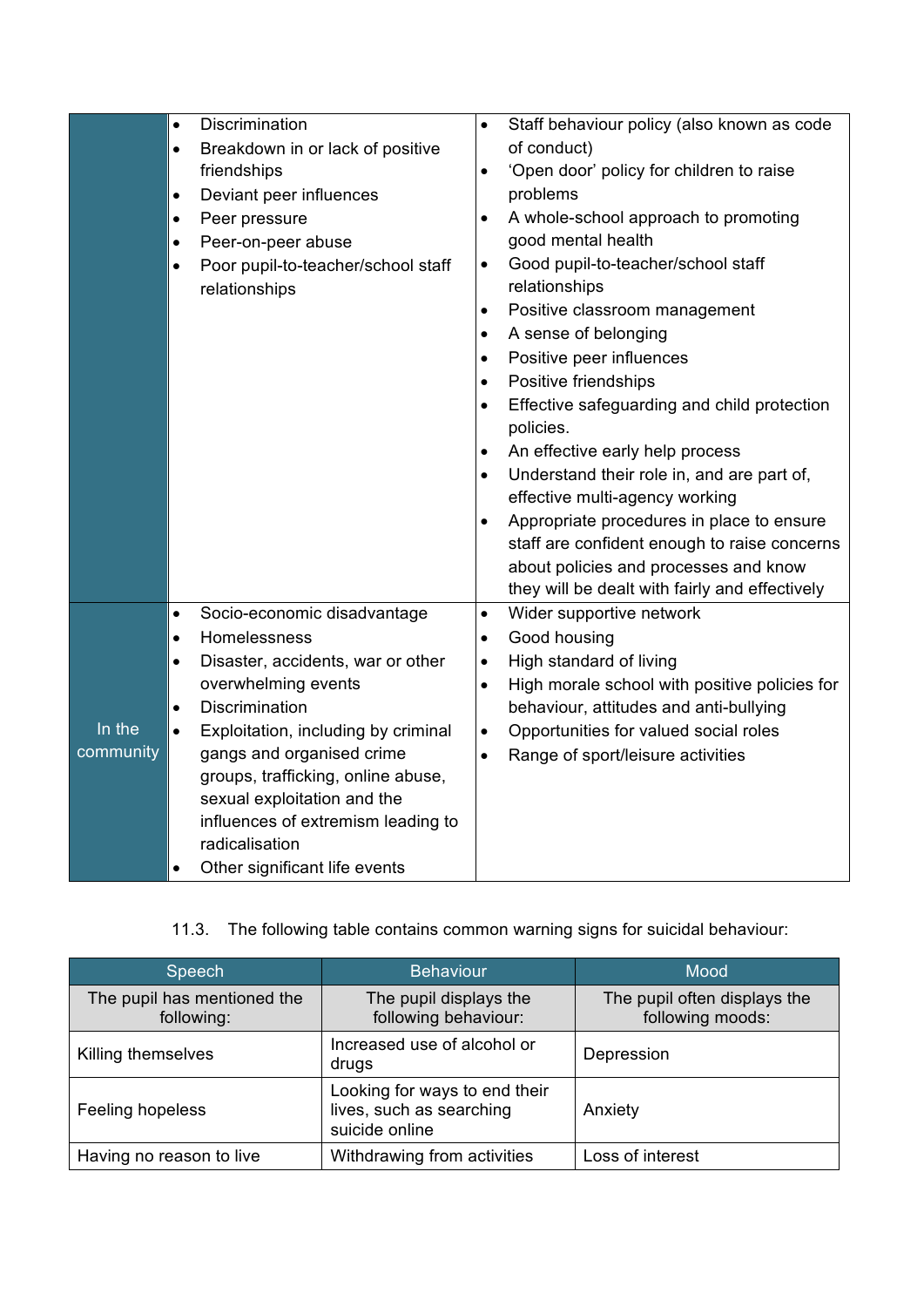| Being a burden to others | Isolating themselves from<br>family and friends | <b>Irritability</b>                                                |
|--------------------------|-------------------------------------------------|--------------------------------------------------------------------|
| Feeling trapped          | Sleeping too much or too little                 | Humiliation and shame                                              |
| Unbearable pain          | Visiting or calling people to say<br>goodbye    | Agitation and anger                                                |
|                          | Giving away possessions                         | Relief or sudden improvement,<br>e.g. through self-harm activities |
|                          | Aggression                                      |                                                                    |
|                          | Fatigue                                         |                                                                    |
|                          | Self-harm                                       |                                                                    |

## **12. Stress and mental health**

12.1. The school recognises that short-term stress and worry is a normal part of life and that most pupils will face mild or transitory changes that induce short-term mental health effects. Staff are taught to differentiate between 'normal' stress and more persistent mental health problems.

## **13. SEMH intervention and support**

- 13.1. The curriculum for PSHE focusses on promoting pupils' resilience, confidence and ability to learn.
- 13.2. Positive classroom management and working in small groups is utilised to promote positive behaviour, social development and high self-esteem.
- 13.3. School-based counselling is offered to pupils who require it.
- 13.4. Relevant external services are utilised where appropriate, e.g. MindEd, Rethink or ThinkTwice.
- 13.5. A child psychologist is made available where a pupil requires such services.
- 13.6. The school develops and maintains pupils' social skills, for example, through one-to-one social skills training.
- 13.7. Where appropriate, parents have a direct involvement in any intervention regarding their child.
- 13.8. Where appropriate, the school supports parents in the management and development of their child.
- 13.9. When in-school intervention is not appropriate, referrals and commissioning support will take the place of in-school interventions. The school will continue to support the pupil as much as possible throughout the process.
- 13.10. Serious cases of SEMH difficulties are referred to CAMHS.
- 13.11. To ensure referring pupils to CAMHS is effective, staff follow the process below: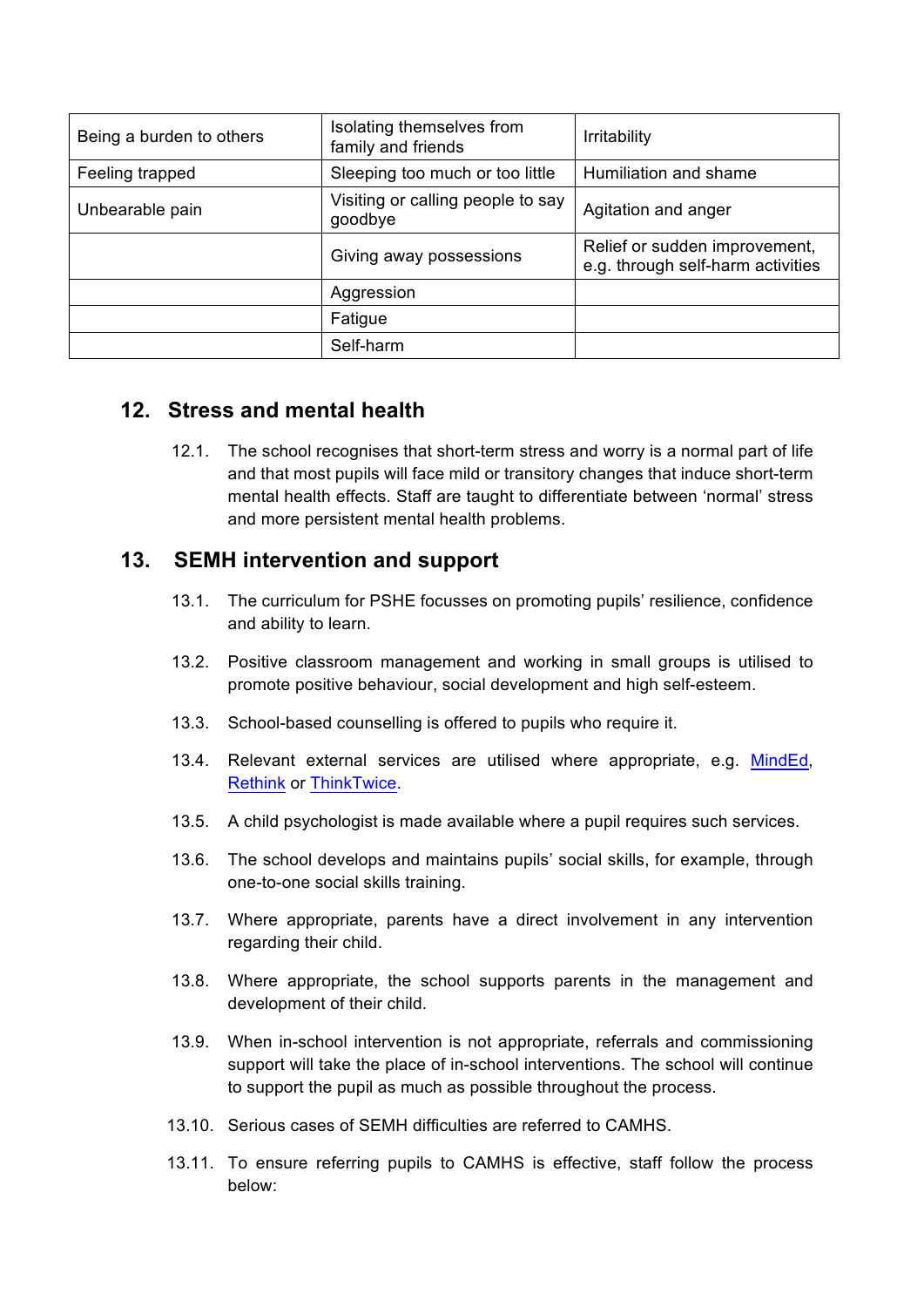- Use a clear, approved process for identifying pupils in need of further support
- Document evidence of their SEMH difficulties
- Encourage the pupil and their parents to speak to the pupil's GP
- Work with local specialist CAMHS to make the referral process as quick and efficient as possible
- Understand the criteria that are used by specialist CAMHS in determining whether a pupil needs their services
- Have a close working relationship with the local CAMHS specialist
- Consult CAMHS about the most effective things the school can do to support pupils whose needs aren't so severe that they require specialist **CAMHS**
- 13.12. The school commissions individual health and support services directly for pupils who require additional help.
- 13.13. The services commissioned are suitably accredited and are able to demonstrate that they will improve outcomes for pupils.
- 13.14. The school implements the following approach to interventions:
	- In addition to talking therapy/ use of therapeutic and social stories, support is provided through Positive Play sessions and or the Derbyshire Behaviour Box programme.
	- Interventions are structured in a way that addresses behavioural issues through education and training programmes.
	- Individual pupil-orientated interventions are less effective than ones that involve parents, and so parents are involved in interventions where appropriate.
	- Small group sessions will take place and focus on developing cognitive skills and positive social behaviour.
	- Play-based approaches are in place to develop more positive relationships between pupils and their parents.
	- Specific classroom management techniques for supporting pupils are in place. These techniques may include, for example, using a token system for rewards or changing seating arrangements.
- 13.15. For pupils with more complex problems, additional in-school support includes:
	- Supporting the pupil's teacher to help them manage the pupil's behaviour.
	- Additional educational one-to-one support for the pupil.
	- One-to-one therapeutic work with the pupil delivered by mental health specialists.
	- The creation of an IHP a statutory duty for schools when caring for pupils with complex medical needs.
	- Seeking professional mental health recommendations regarding medication.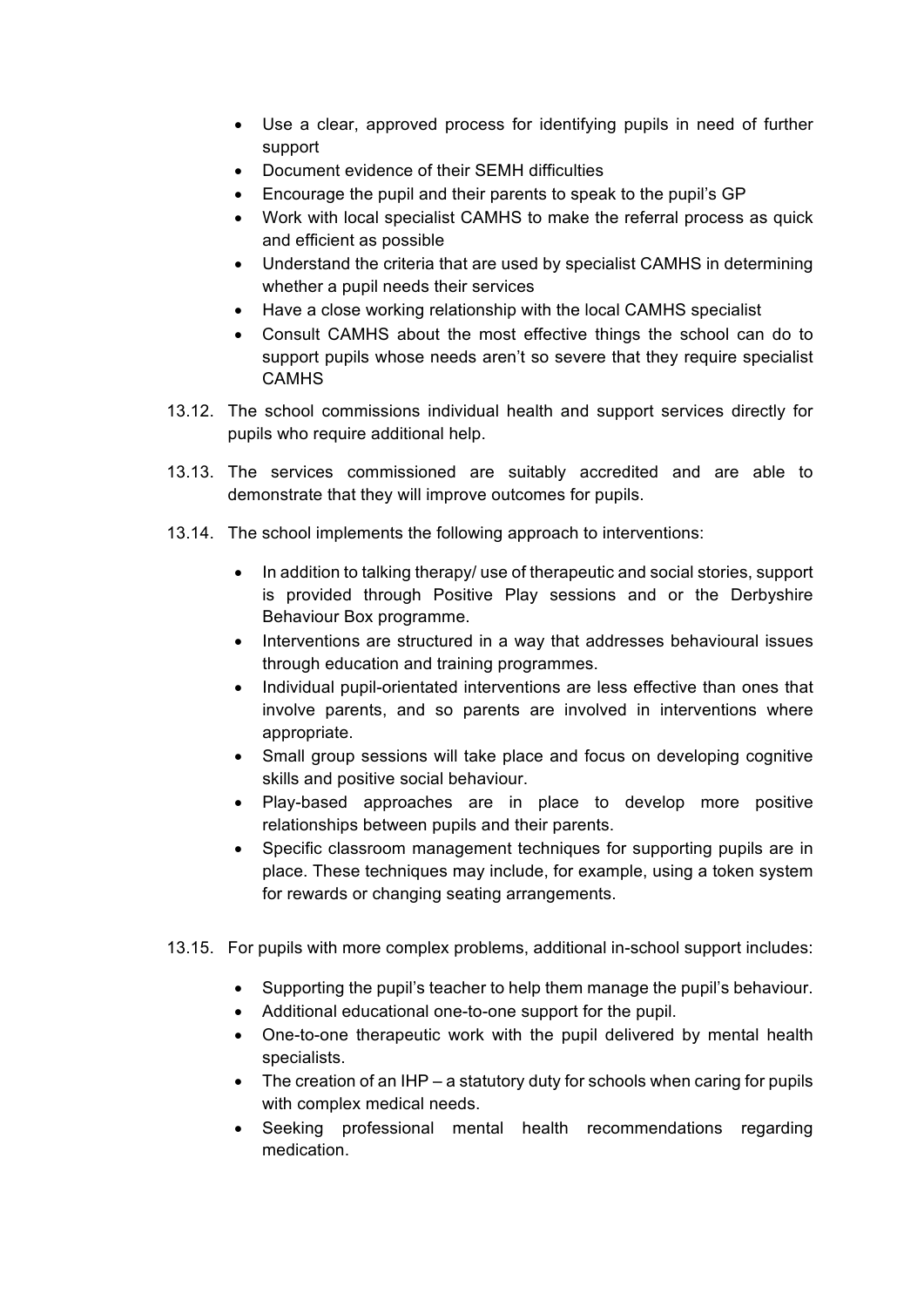• Family support and/or therapy where recommended by mental health professionals.

## **14. Suicide concern intervention and support**

- 14.1. Where a pupil discloses suicidal thoughts or a teacher has a concern about a pupil, teachers should:
	- Listen carefully, remembering it can be difficult for the pupil to talk about their thoughts and feelings.
	- Respect confidentiality, only disclosing information on a need-to-know basis.
	- Be non-judgemental, making sure the pupil knows they are being taken seriously.
	- Be open, providing the pupil a chance to be honest about their true intentions.
	- Supervise the pupil closely whilst referring the pupil to the DSL for support.
	- Record details of their observations or discussions and share them with the DSL.
- 14.2. Once suicide concerns have been referred to the DSL, local safeguarding procedures are followed and the pupil's parents are contacted.
- 14.3. Medical professionals, such as the pupil's GP, are notified as needed.
- 14.4. The DSL and any other relevant staff members, alongside the pupil and their parents, work together to create a safety plan outlining how the pupil is kept safe and the support available.
- 14.5. Safety plans:

.

- Are always created in accordance with advice from external services and the pupil themselves.
- Are reviewed regularly by the DSL.
- Can include reduced timetables or dedicated sessions with counsellors.

## **15. Commissioning local services**

15.1. The school commissions appropriately trained, supported, supervised and insured external providers who work within agreed policy frameworks and standards and are accountable to a professional body with a clear complaints procedure.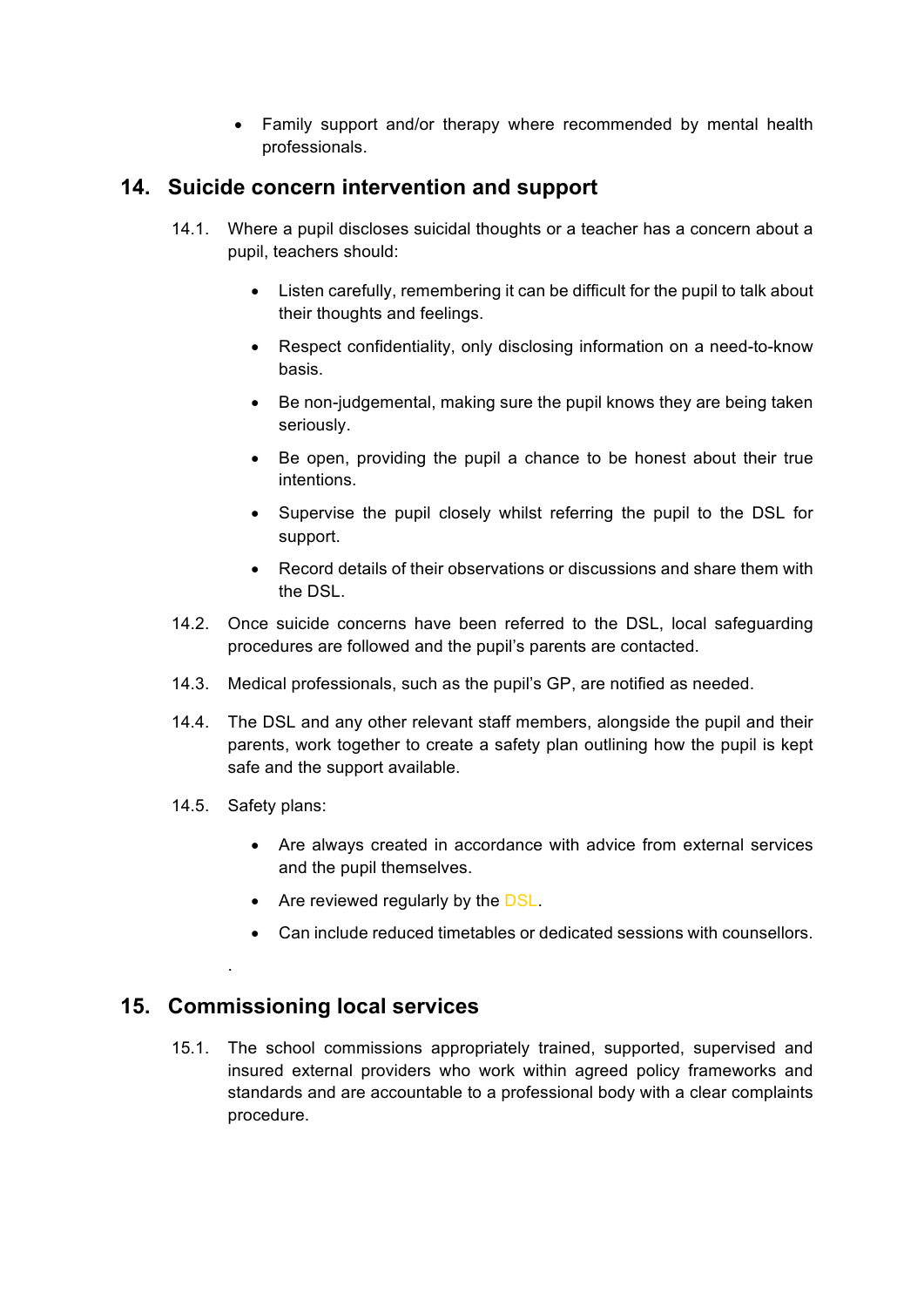- 15.2. The school does not take self-reported claims of adherence to these requirements on face value and always obtains evidence to support such claims before commissioning services.
- 15.3. The school commissions support from school nurses and their teams to:
	- Build trusting relationships with pupils.
	- Support the interaction between health professionals and schools they work with mental health teams to identify vulnerable pupils and provide tailored support.
	- Engage with pupils in their own homes enabling early identification and intervention to prevent problems from escalating.
- 15.4. The LA has a multi-agency Local Transformation Plan setting out how children's mental health services are being improved. The school feeds into this to improve local provision.

## **16. Working with parents**

- 16.1. The school works with parents wherever possible to ensure that a collaborative approach is utilised which combines in-school support with at-home support.
- 16.2. The school ensures that pupils and parents are aware of the mental health support services available from the school.
- 16.3. Parents and pupils are expected to seek and receive support elsewhere, including from their GP, NHS services, trained professionals working in CAMHS, voluntary organisations and other sources.

## **17. Working with alternative provision (AP) settings**

- 17.1. The school works with AP settings to develop plans for reintegration back into the school where appropriate.
- 17.2. The school shares information with AP settings that enables clear plans to be developed to measure pupils' progress towards reintegration into mainstream schooling, further education or employment. These plans link to EHC plans for pupils with SEND.

## **18. Administering medication**

- 18.1. The full arrangements in place to support pupils with medical conditions requiring medication can be found in the school's Supporting Pupils with Medical Conditions Policy and the Administering Medication Policy.
- 18.2. The governing board will ensure that medication is included in a pupil's IHP where recommended by health professionals.
- 18.3. Staff know what medication pupils are taking, and how it should be stored and administered.

## **19. Behaviour and exclusions**